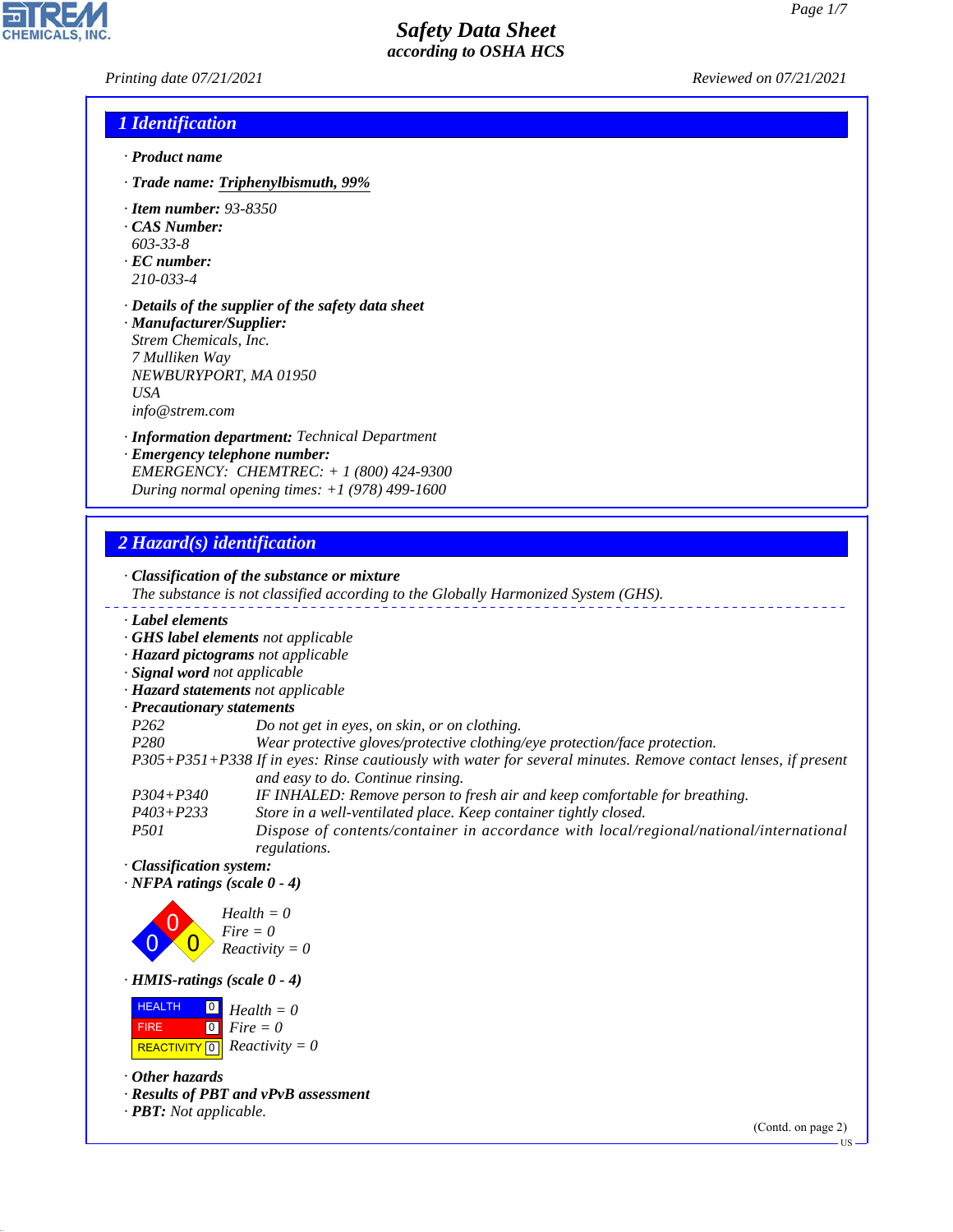*Printing date 07/21/2021 Reviewed on 07/21/2021*

*Trade name: Triphenylbismuth, 99%*

*· vPvB: Not applicable.*

(Contd. of page 1)

### *3 Composition/information on ingredients*

- *· Chemical characterization: Substances*
- *· CAS No. Description*
- *603-33-8 none*
- *· Identification number(s)*
- *· EC number: 210-033-4*

### *4 First-aid measures*

- *· Description of first aid measures*
- *· General information: No special measures required.*
- *· After inhalation: Supply fresh air; consult doctor in case of complaints.*
- *· After skin contact: Immediately rinse with water.*
- *· After eye contact: Rinse opened eye for several minutes under running water. Then consult a doctor.*
- *· After swallowing: If symptoms persist consult doctor.*
- *· Information for doctor:*
- *· Most important symptoms and effects, both acute and delayed No further relevant information available.*
- *· Indication of any immediate medical attention and special treatment needed*
- *No further relevant information available.*

### *5 Fire-fighting measures*

- *· Extinguishing media*
- *· Suitable extinguishing agents: Use fire fighting measures that suit the environment.*
- *· Special hazards arising from the substance or mixture No further relevant information available.*
- *· Advice for firefighters*
- *· Protective equipment: No special measures required.*

### *6 Accidental release measures*

- *· Personal precautions, protective equipment and emergency procedures Not required.*
- *· Environmental precautions: No special measures required.*
- *· Methods and material for containment and cleaning up:*
- *Dispose contaminated material as waste according to item 13.*
- *· Reference to other sections*
- *See Section 7 for information on safe handling.*
- *See Section 8 for information on personal protection equipment.*
- *See Section 13 for disposal information.*
- *· Protective Action Criteria for Chemicals*
- *· PAC-1:*

*Substance is not listed.*

*· PAC-2:*

44.1.1

*Substance is not listed.*

(Contd. on page 3)

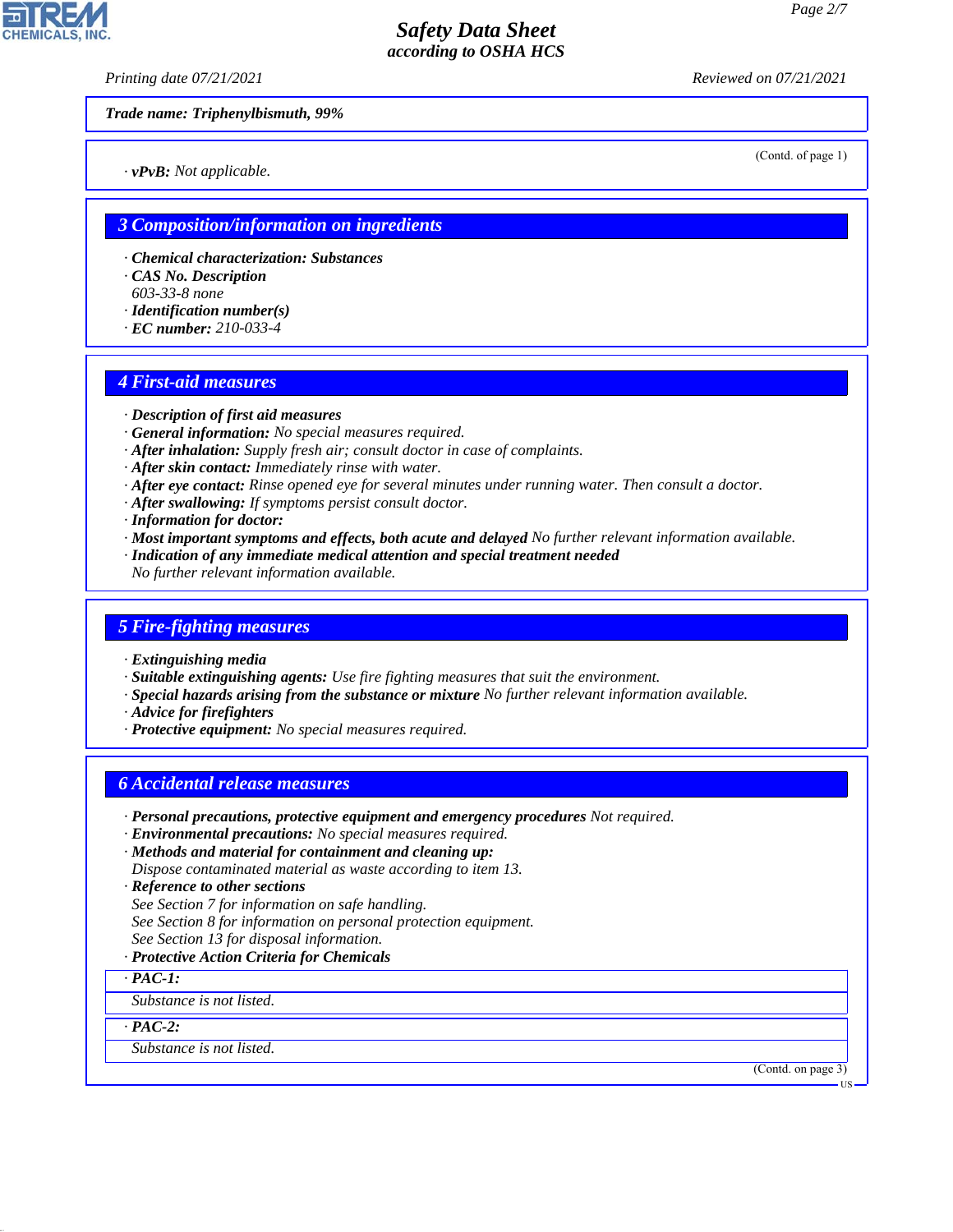**CHEMICALS,** 

*Printing date 07/21/2021 Reviewed on 07/21/2021*

*Trade name: Triphenylbismuth, 99%*

(Contd. of page 2)

*· PAC-3: Substance is not listed.*

### *7 Handling and storage*

- *· Handling:*
- *· Precautions for safe handling No special measures required.*
- *· Information about protection against explosions and fires: No special measures required.*
- *· Conditions for safe storage, including any incompatibilities*
- *· Storage:*
- *· Requirements to be met by storerooms and receptacles: No special requirements.*
- *· Information about storage in one common storage facility: Not required.*
- *· Further information about storage conditions: None.*
- *· Specific end use(s) No further relevant information available.*

### *8 Exposure controls/personal protection*

- *· Additional information about design of technical systems: No further data; see item 7.*
- *· Control parameters*
- *· Components with limit values that require monitoring at the workplace: Not required.*
- *· Additional information: The lists that were valid during the creation were used as basis.*
- *· Exposure controls*
- *· Personal protective equipment:*
- *· General protective and hygienic measures:*
- *The usual precautionary measures for handling chemicals should be followed.*
- *· Breathing equipment: Not required.*
- *· Protection of hands:*



44.1.1

\_S*Protective gloves*

*The glove material has to be impermeable and resistant to the product/ the substance/ the preparation. Due to missing tests no recommendation to the glove material can be given for the product/ the preparation/ the chemical mixture.*

*Selection of the glove material on consideration of the penetration times, rates of diffusion and the degradation · Material of gloves*

*The selection of the suitable gloves does not only depend on the material, but also on further marks of quality and varies from manufacturer to manufacturer.*

#### *· Penetration time of glove material*

*The exact break through time has to be found out by the manufacturer of the protective gloves and has to be observed.*

*· Eye protection: Safety glasses*

(Contd. on page 4)

US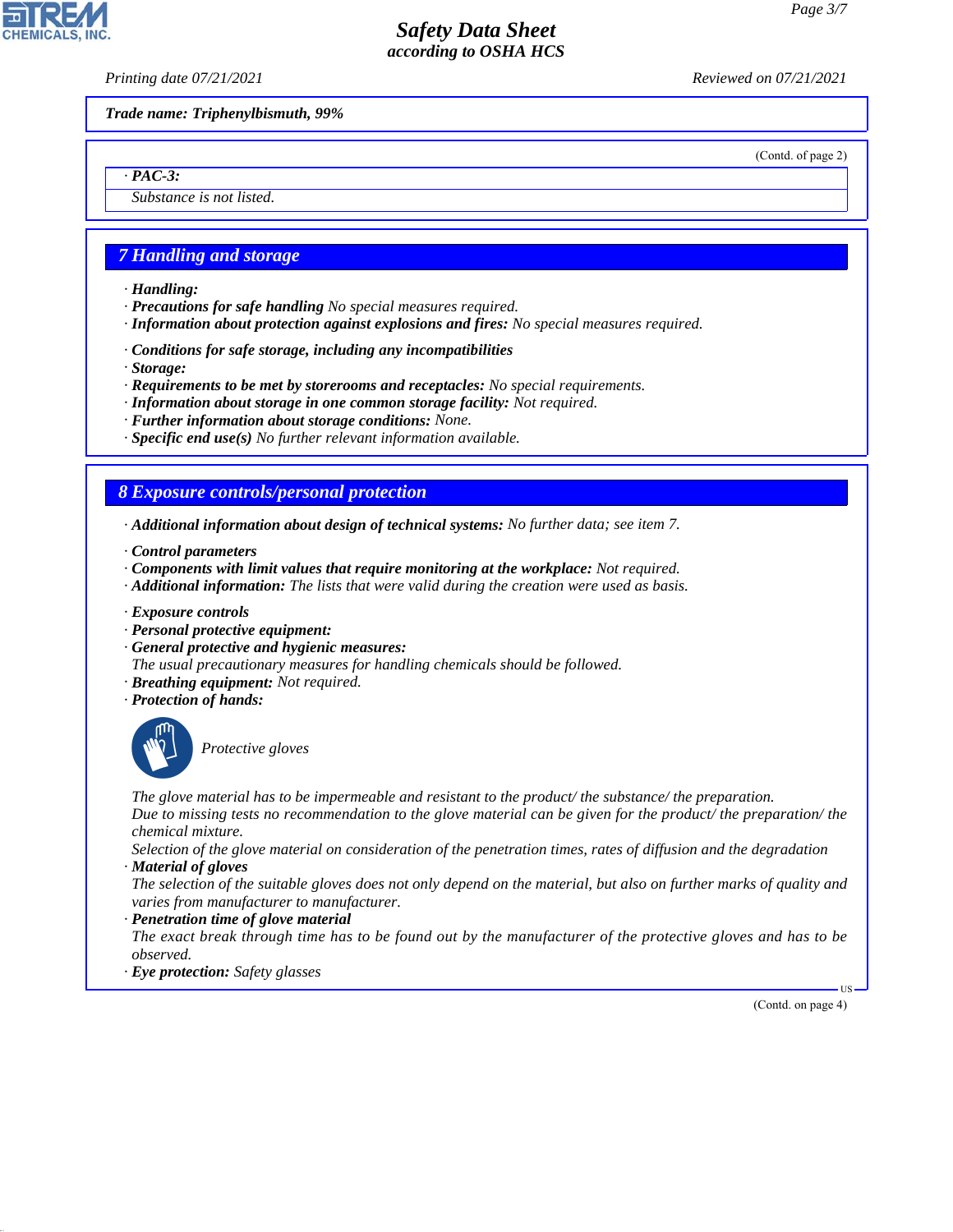*Printing date 07/21/2021 Reviewed on 07/21/2021*

피

CHEMICALS, INC.

*Trade name: Triphenylbismuth, 99%*

(Contd. of page 3)

| <b>9 Physical and chemical properties</b>                                                         |                                               |  |
|---------------------------------------------------------------------------------------------------|-----------------------------------------------|--|
| · Information on basic physical and chemical properties<br><b>General Information</b>             |                                               |  |
| $\cdot$ Appearance:<br>Form:                                                                      |                                               |  |
| Color:                                                                                            | Crystalline<br>White                          |  |
| $\cdot$ Odor:                                                                                     | <b>Odorless</b>                               |  |
| · Odor threshold:                                                                                 | Not determined.                               |  |
| $\cdot$ pH-value:                                                                                 | Not applicable.                               |  |
| Change in condition<br><b>Melting point/Melting range:</b><br><b>Boiling point/Boiling range:</b> | 77-78 °C (171-172 °F)<br>242 °C (468 °F)      |  |
| · Flash point:                                                                                    | Not applicable.                               |  |
| · Flammability (solid, gaseous):                                                                  | Product is not flammable                      |  |
| · Ignition temperature:                                                                           |                                               |  |
| Decomposition temperature:                                                                        | Not determined.                               |  |
| $\cdot$ Auto igniting:                                                                            | Not determined.                               |  |
| · Danger of explosion:                                                                            | Product does not present an explosion hazard. |  |
| · Explosion limits:                                                                               |                                               |  |
| Lower:                                                                                            | Not determined.                               |  |
| <b>Upper:</b>                                                                                     | Not determined.                               |  |
| · Vapor pressure:                                                                                 | $10$ hPa $(8$ mm Hg)                          |  |
| $\cdot$ Density at 20 $\textdegree$ C (68 $\textdegree$ F):                                       | $1.585$ g/cm <sup>3</sup> (13.22683 lbs/gal)  |  |
| · Relative density                                                                                | Not determined.                               |  |
| · Vapor density                                                                                   | Not applicable.                               |  |
| $\cdot$ Evaporation rate                                                                          | Not applicable.                               |  |
| · Solubility in / Miscibility with                                                                |                                               |  |
| Water:                                                                                            | Insoluble.                                    |  |
| · Partition coefficient (n-octanol/water): Not determined.                                        |                                               |  |
| · Viscosity:                                                                                      |                                               |  |
| Dynamic:                                                                                          | Not applicable.                               |  |
| Kinematic:                                                                                        | Not applicable.                               |  |
| · Solvent content:                                                                                |                                               |  |
| Organic solvents:                                                                                 | $0.0\%$                                       |  |
| <b>VOC</b> content:                                                                               | 0.0 g/l / 0.00 lb/gl                          |  |
| Solids content:                                                                                   | 100.0%                                        |  |
| $·$ Other information                                                                             | No further relevant information available.    |  |

# *10 Stability and reactivity*

*· Reactivity No further relevant information available.*

*· Chemical stability*

44.1.1

*· Thermal decomposition / conditions to be avoided: No decomposition if used according to specifications.*

*· Possibility of hazardous reactions No dangerous reactions known.*

(Contd. on page 5)

 $-US$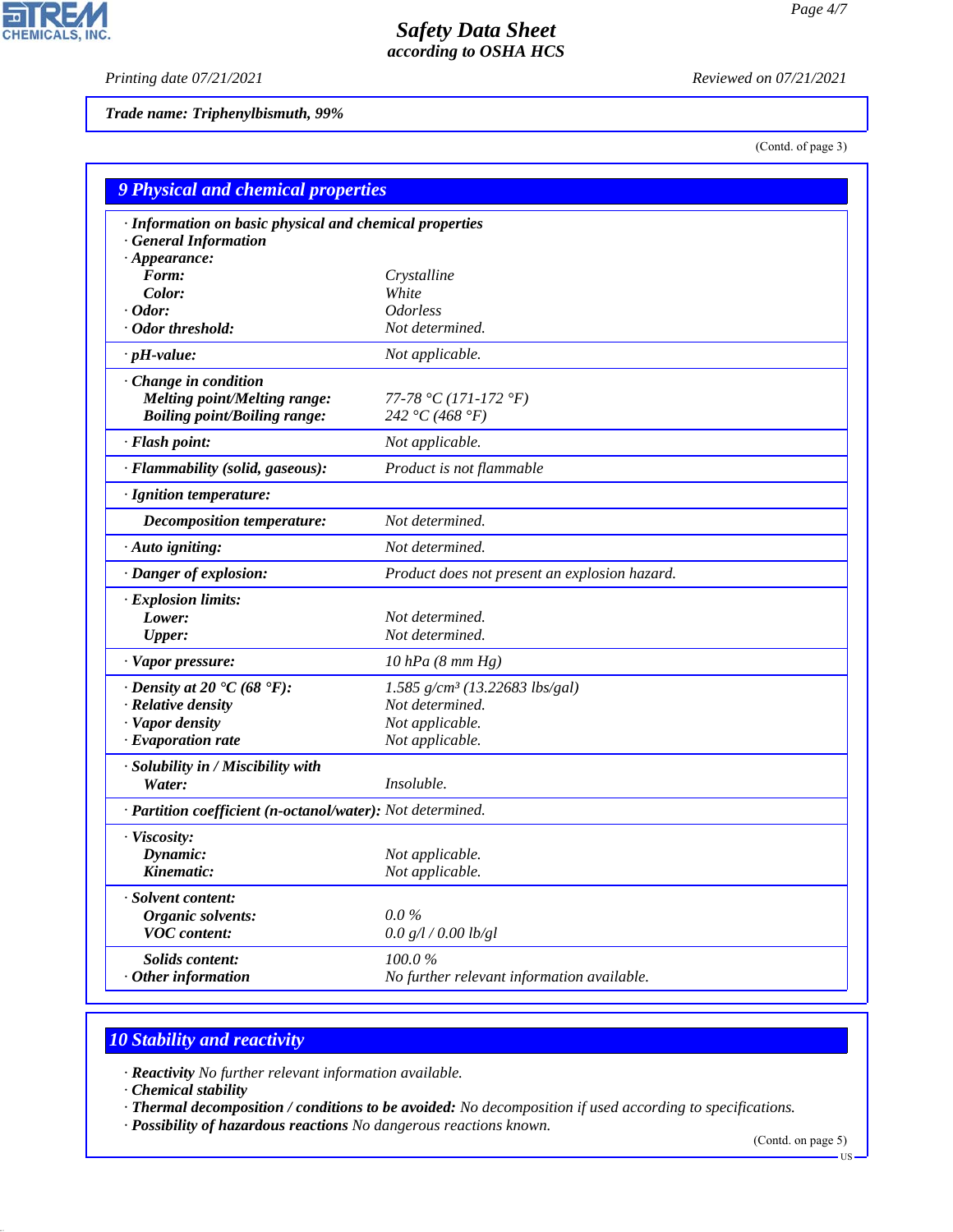*Printing date 07/21/2021 Reviewed on 07/21/2021*

*Trade name: Triphenylbismuth, 99%*

- *· Conditions to avoid No further relevant information available.*
- *· Incompatible materials: No further relevant information available.*
- *· Hazardous decomposition products: No dangerous decomposition products known.*

# *11 Toxicological information*

*· Information on toxicological effects*

*· Acute toxicity:*

*· Primary irritant effect:*

*· on the skin: No irritant effect.*

*· on the eye: No irritating effect.*

*· Sensitization: No sensitizing effects known.*

*· Additional toxicological information:*

*When used and handled according to specifications, the product does not have any harmful effects according to our experience and the information provided to us.*

*The substance is not subject to classification.*

### *· Carcinogenic categories*

*· IARC (International Agency for Research on Cancer)*

*Substance is not listed.*

*· NTP (National Toxicology Program)*

*Substance is not listed.*

*· OSHA-Ca (Occupational Safety & Health Administration)*

*Substance is not listed.*

### *12 Ecological information*

*· Toxicity*

- *· Aquatic toxicity: No further relevant information available.*
- *· Persistence and degradability No further relevant information available.*
- *· Behavior in environmental systems:*
- *· Bioaccumulative potential No further relevant information available.*
- *· Mobility in soil No further relevant information available.*
- *· Additional ecological information:*
- *· General notes: Not known to be hazardous to water.*
- *· Results of PBT and vPvB assessment*
- *· PBT: Not applicable.*
- *· vPvB: Not applicable.*
- *· Other adverse effects No further relevant information available.*

### *13 Disposal considerations*

- *· Waste treatment methods*
- *· Recommendation: Disposal must be made according to official regulations.*
- *· Uncleaned packagings:*

44.1.1

*· Recommendation: Disposal must be made according to official regulations.*

(Contd. on page 6)

US



(Contd. of page 4)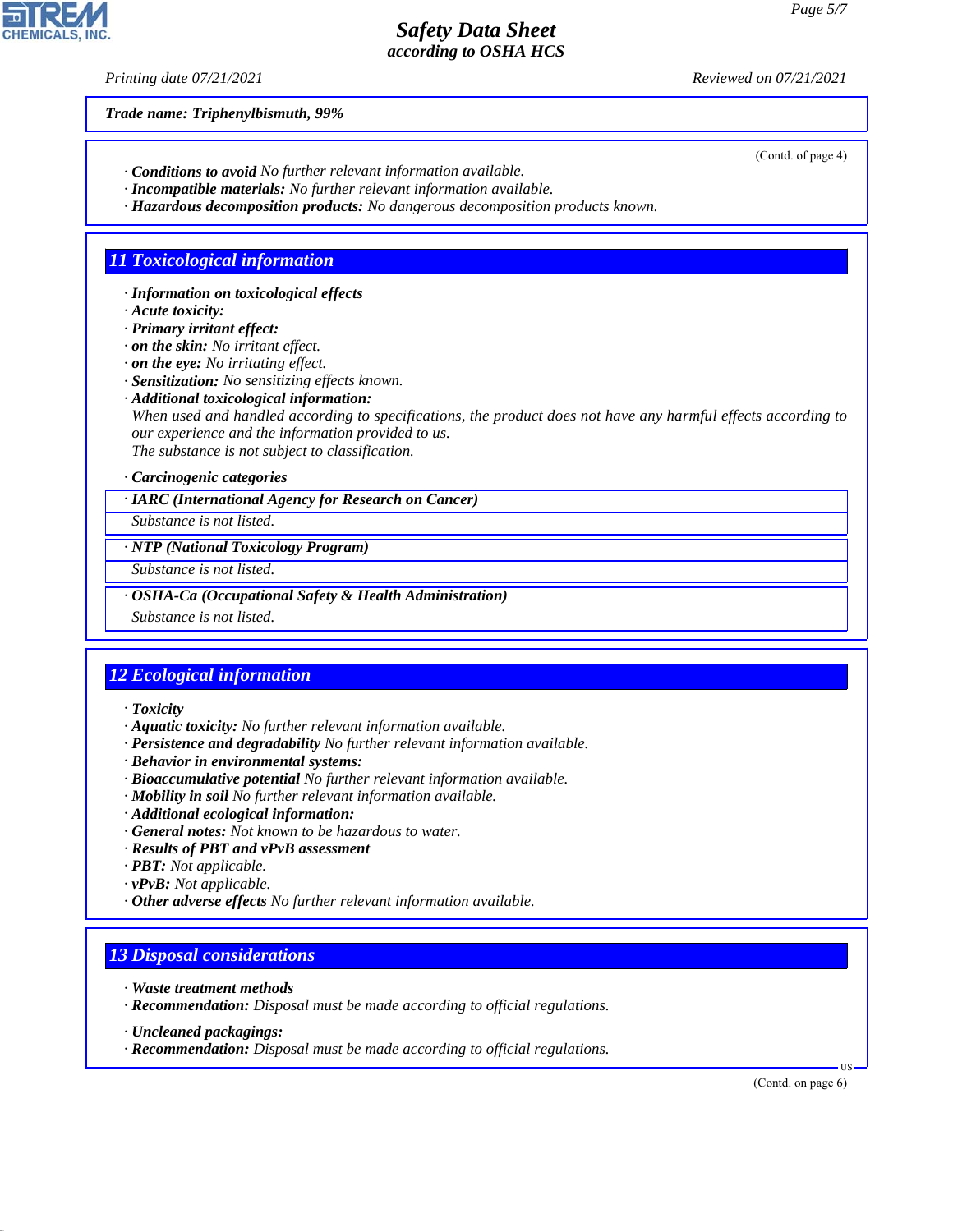*Printing date 07/21/2021 Reviewed on 07/21/2021*

고

**CHEMICALS, INC.** 

#### *Trade name: Triphenylbismuth, 99%*

(Contd. of page 5)

| <b>14 Transport information</b>                                                   |                 |
|-----------------------------------------------------------------------------------|-----------------|
| · UN-Number<br>· DOT, ADN, IMDG, IATA                                             | not regulated   |
| $\cdot$ UN proper shipping name<br>· DOT, ADN, IMDG, IATA                         | not regulated   |
| · Transport hazard class(es)                                                      |                 |
| · DOT, ADN, IMDG, IATA<br>· Class                                                 | not regulated   |
| · Packing group<br>· DOT, IMDG, IATA                                              | not regulated   |
| · Environmental hazards:<br>· Marine pollutant:                                   | N <sub>O</sub>  |
| · Special precautions for user                                                    | Not applicable. |
| Transport in bulk according to Annex II of<br><b>MARPOL73/78 and the IBC Code</b> | Not applicable. |
| · UN "Model Regulation":                                                          | not regulated   |

### *15 Regulatory information*

*· Safety, health and environmental regulations/legislation specific for the substance or mixture · Sara*

*· Section 355 (extremely hazardous substances):*

*Substance is not listed.*

*· Section 313 (Specific toxic chemical listings):*

*Substance is not listed.*

*· TSCA (Toxic Substances Control Act):*

*Substance is listed.*

*· Proposition 65*

*· Chemicals known to cause cancer:*

*Substance is not listed.*

*· Chemicals known to cause reproductive toxicity for females:*

*Substance is not listed.*

*· Chemicals known to cause reproductive toxicity for males:*

*Substance is not listed.*

*· Chemicals known to cause developmental toxicity:*

*Substance is not listed.*

*· Carcinogenic categories*

*· EPA (Environmental Protection Agency)*

*Substance is not listed.*

*· TLV (Threshold Limit Value established by ACGIH)*

*Substance is not listed.*

44.1.1

(Contd. on page 7)

US